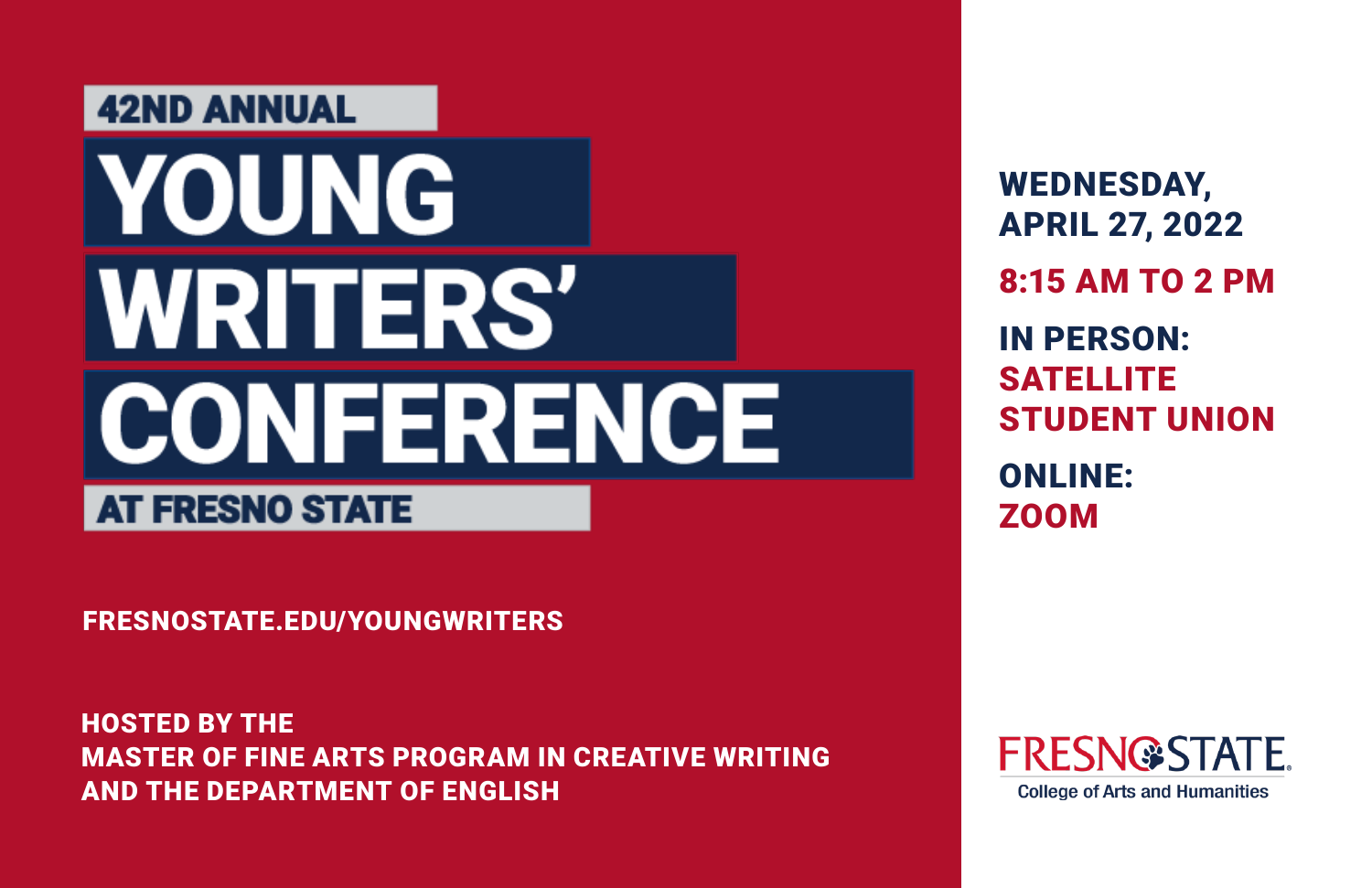### IMPORTANT DATES

Manuscript deadline: Tuesday, March 1, 2022

Registration deadline: Friday, April 8, 2022

Conference date: Wednesday, April 27, 2022

#### IMPORTANT LINKS

Registration form: bit.ly/ywc22-reg

Participant form: bit.ly/ywc22-names

Health screening form: bit.ly/ywc22-screen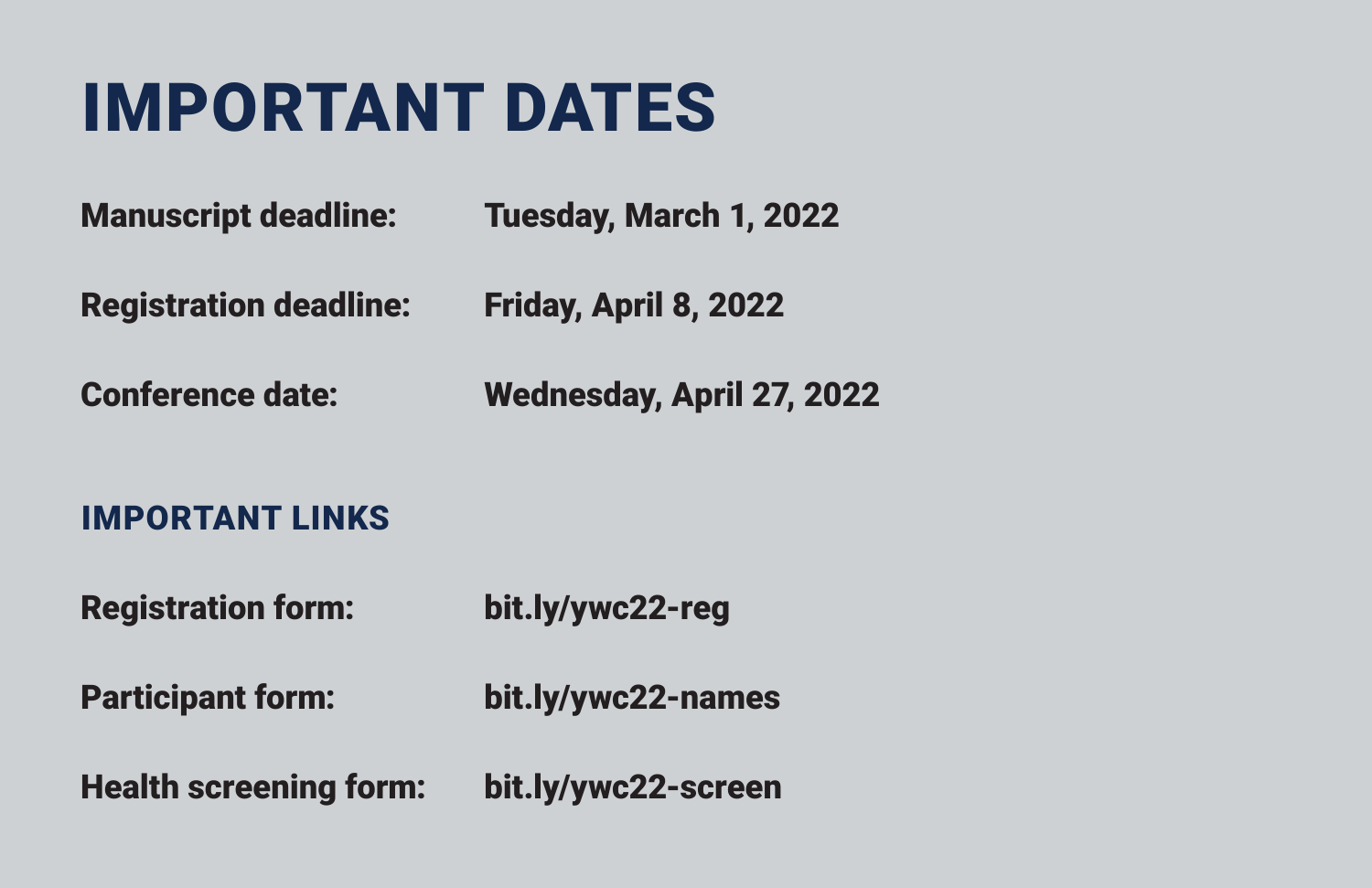### ABOUT THE CONFERENCE

Each spring since 1980, the Department of English and the Creative Writing Program host the Young Writers' Conference for area high school students, with support from the College of Arts and Humanities and more than a dozen campus and community sponsors.

The conference provides a valuable opportunity for young writers to hear a professional author read their work and answer questions about the creative writing process and profession. It also allows young writers to meet and interact with other student writers from across Central California, to get a taste of what a university-level writing workshop might be like, and to get feedback on their own writing.

Our department's graduate students, as part of their commitment to community service, teach the creative writing workshops. Our undergraduate editing and publishing students serve as the editorial board of the conference's youth journal, *Spectrum*, which celebrates the best work submitted by participating schools.

The conference also provides excellent training and an opportunity for an exchange of ideas among creative writing and English teachers. The conference stands as an excellent example of an ongoing collaborative effort between local school districts and the university.

#### **More info: FresnoState.edu/YoungWriters**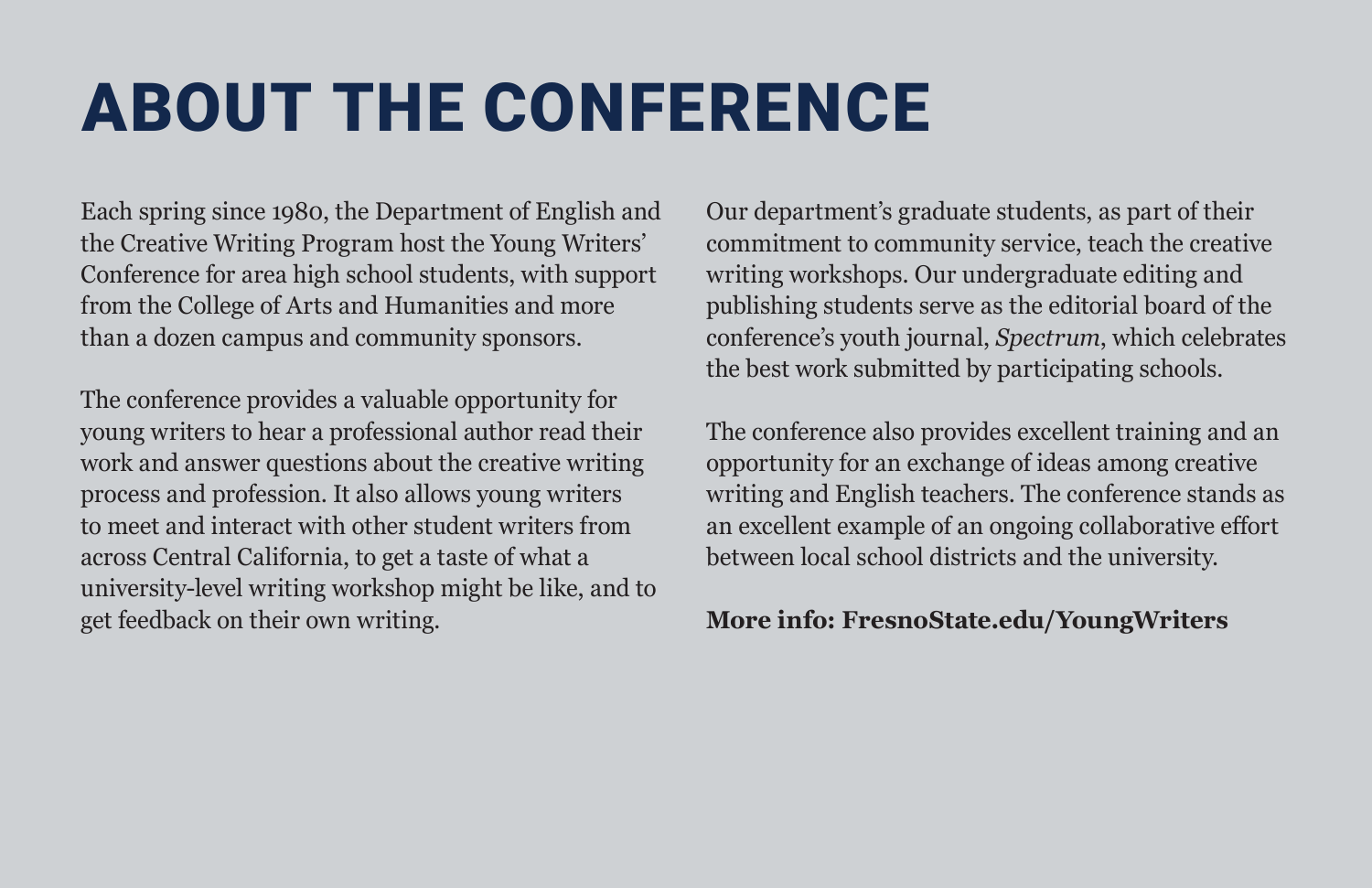### THIS YEAR'S KEYNOTE SPEAKER

**Kristen Radtke** is the author of the graphic memoirs *Seek You: A Journey Through American Loneliness* (2021) and *Imagine Wanting Only This* (2017). She is the art director of *The Verge*.

The recipient of a Whiting Creative Nonfiction grant, her work has appeared in *The New York Times*, *The New York Times Magazine*, *Harper's*, *Marie Claire*, *The Atlantic*, *Elle*, *Vanity Fair*, *Vogue*, *NPR*, and elsewhere.

**Author website: KristenRadtke.com** Twitter: @kristenradtke Instagram: @kristenradtke\_

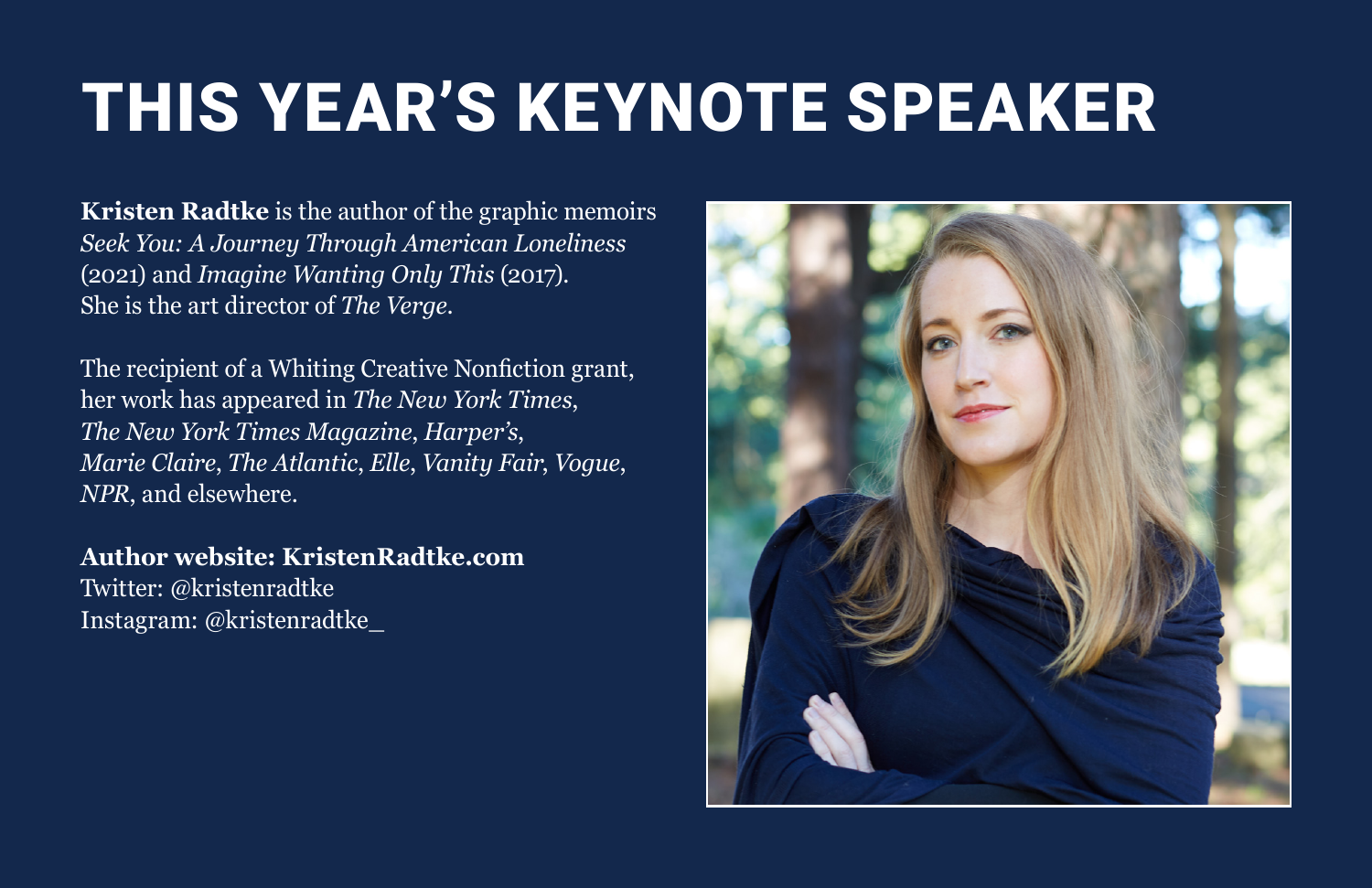### HEALTH AND SAFETY

**By registering for the event, participants agree to comply with all health and safety protocols required by the campus and event organizers.** These protocols are subject to change, depending on local health conditions.

**Health screening tool:** All guests are required to complete the Daily Health Screening Questionnaire in advance of coming to campus. If the screening questionnaire results in the guest receiving a Red X, the guest should not attend.

**Face coverings:** Regardless of vaccination status, all guests and members of the campus community are required to wear a surgical mask or better (e.g. N95, KN95, KF94) when indoors and in crowded outdoor areas, in accordance with campus requirements.

**Physical distancing:** Best efforts should be made to accommodate at least six feet of physical distance whenever guests remove their face covering to drink or eat.

**Reporting illness:** If guests become ill within two (2) days after the event, they must notify the event organizers right away. The organizers will then contact the campus Office of Environmental Health and Safety/Risk Management.

**Help at the venue:** The organizers will make hand sanitizer and disinfecting wipes available for general use. There will be a limited supply of surgical masks.

**Health Screening Form:** bit.ly/ywc22-screen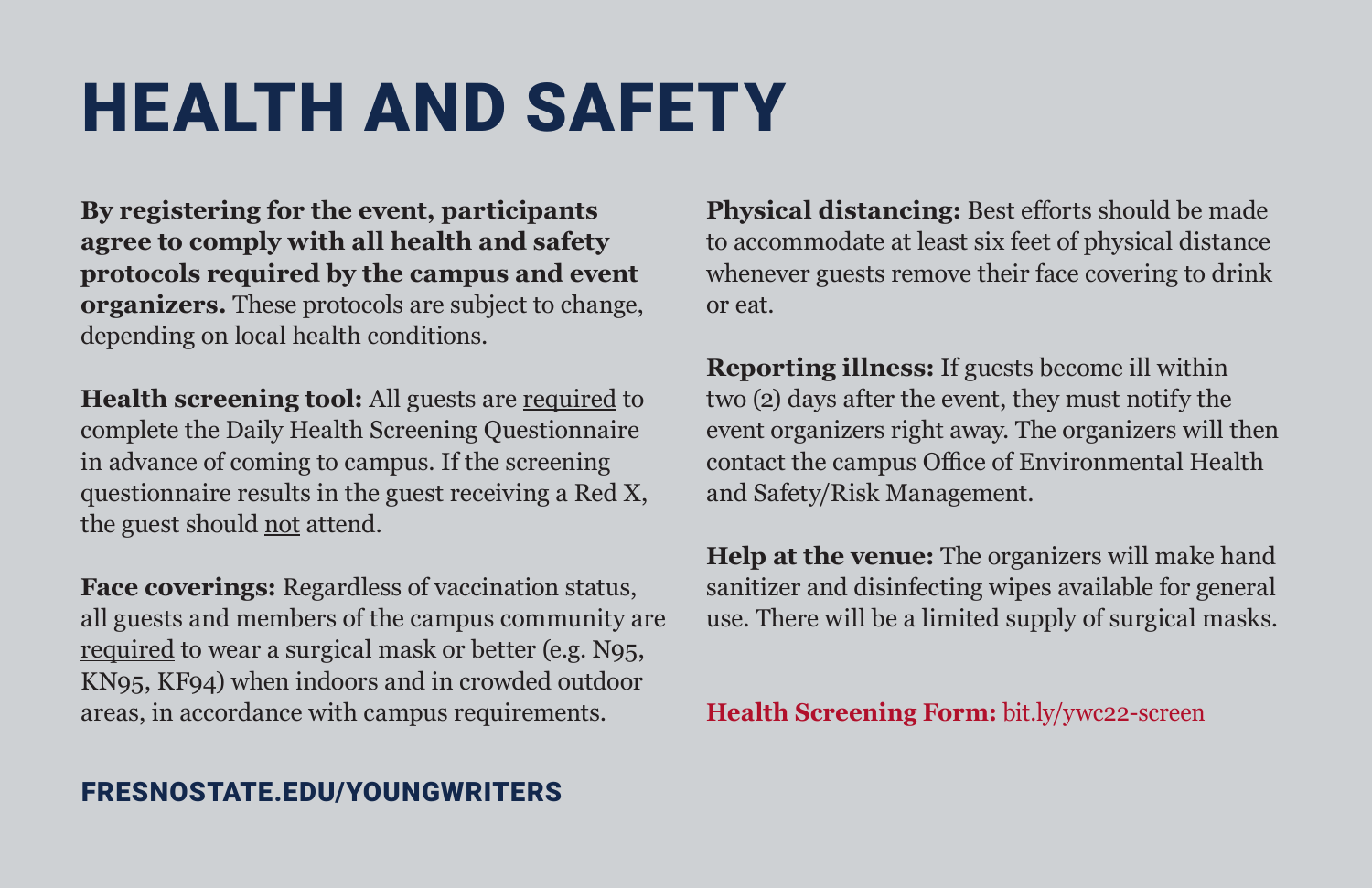## GET SIGNED UP

**Registration:** We accept registration between Feb. 7 and April 8. Payment arrangements are required by April 8 and will be accepted no later than conference day. Registration includes admission to the morning awards and keynote sessions, and afternoon workshop. It includes a copy of our youth journal, *Spectrum*. In-person participants also receive a box lunch.

**Payment for in-person participants:** Cost to attend on campus is \$15 per participant, both for students and for teachers. This covers lunch and supplies. Payment should be completed as early as possible. Payment options are by purchase order, by check, or online with a credit card. Let us know if you have payment questions.

**Payment for online participants:** This year, there is no registration fee for online participants.

FRESNOSTATE.EDU/YOUNGWRITERS

**Registration limit:** The conference is open to students from 9th to 12th grades, with a limit of 20 students and 4 teachers per school. Please use a selection method that will allow your most talented and motivated students to attend.

**Register now:** Early registration provides time to adequately prepare for materials and meals. This year, there will be no late registration permitted.

**Refunds:** A refund may be granted with an emailed request by April 18. No other refunds can be granted.

**Registration form:** bit.ly/ywc22-reg

**Participant form:** bit.ly/ywc22-names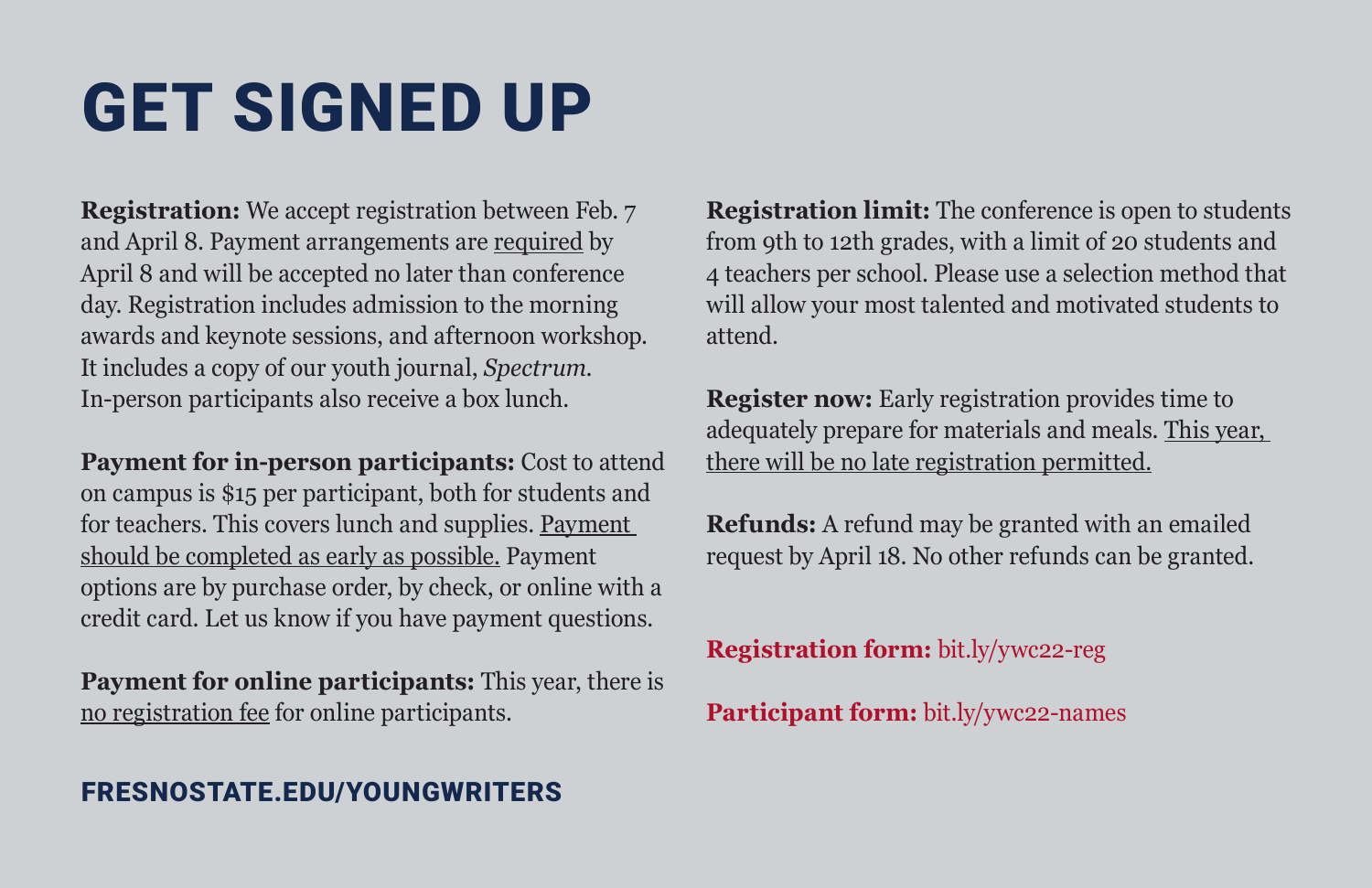### GET SIGNED UP

**Please note that photography and filming will be taking place at this event for promotional and archival purposes; photos and video will likely appear on our website. By registering, participants consent to this documentation.** If you would prefer to opt out, let the organizers know.

Please provide a complete roster of all participants, both students and teachers, by April 8, 2022.

Each conference participant attends one workshop in the Afternoon Session. All workshops this year will be taught in a multigenre style. We will attempt to keep full school delegations together, including teachers, for covid-19 safety reasons.

We will do our best to honor box lunch sandwich preferences. Please also let us know if you have participants with additional dietary needs.

For payment questions, contact jbeavers@mail.fresnostate.edu or 559.278.1569

#### **Check payments sent to:**

Fresno State Accounting Services 5150 N. Maple Ave., JA58 Fresno, CA 93740

**Checks payable to:** Fresno State **With memo:** English - Young Writers

LET US KNOW IF YOU NEED A FORMAL INVOICE or a link to pay online by credit card

PLEASE EMAIL A COPY OF YOUR P.O. to jbeavers@mail.fresnostate.edu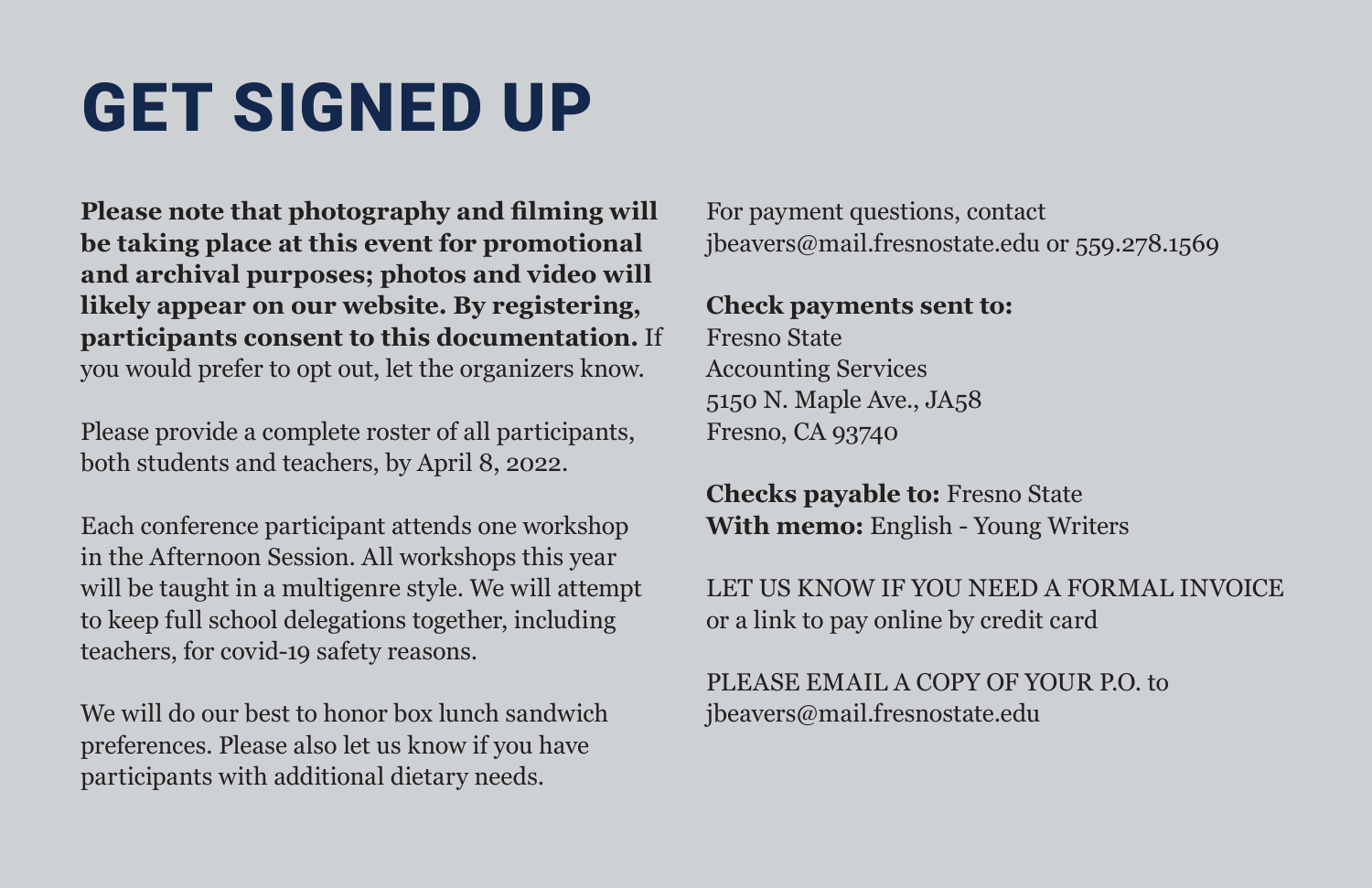### GET PUBLISHED

An important part of the conference is the publication of our youth journal, *Spectrum*. All participating students are encouraged to submit works in poetry, fiction, creative nonfiction, and drama to be considered. Select manuscripts will receive awards.

We will accept manuscripts electronically from Feb. 7 through March 1. This allows us time for reading and judging, as well as layout and printing of the anthology.

#### **Email manuscripts to:**

YWCsubmissions@mail.fresnostate.edu

Only a limited number of submissions can be published.

#### **Manuscript guidelines:**

- Teachers are responsible for ensuring that students submit original work.
- Include in subject line: 1. genre, 2. author's name, 3. school.
- Include in the document, upper left corner of the first page:

 1. genre, 2. author's name, 3. school, 4. grade, and 5. the teacher's name.

- Must be .doc or .docx format.
- No graphics or unusual fonts.
- Limit: 3 poems and/or 2 works of prose (please limit prose pieces to 7 pages each).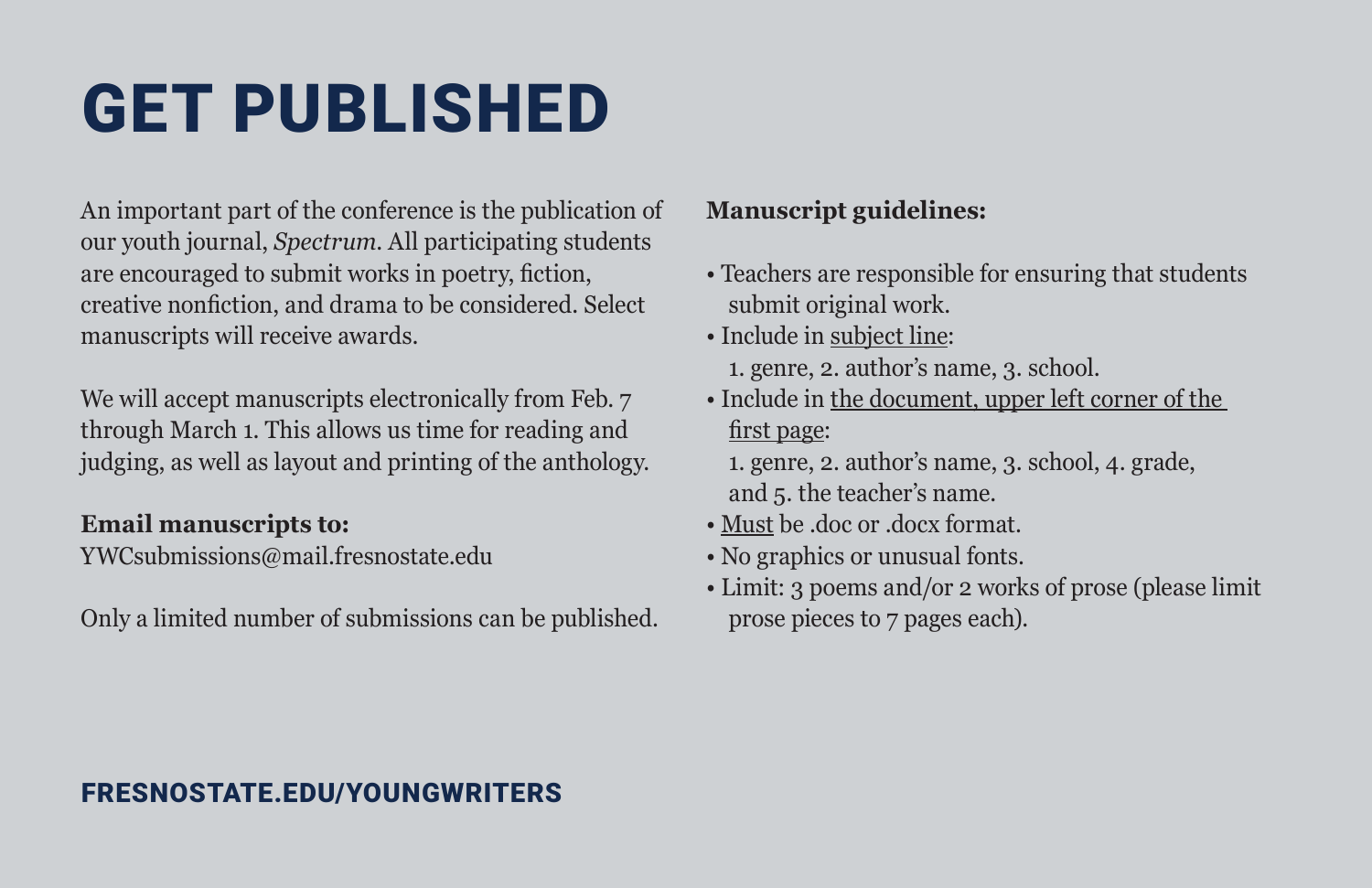# GET TO THE EVENT

#### **Location:**

Satellite Student Union, Fresno State

#### **Event schedule:**

8:15 - 9:00 Registration 9:00 - 9:45 Welcome and awards presentations 9:45 - 10:45 Morning session, feat. keynote speaker 10:45 - 11:45 Lunch 12:00 - 2:00 Afternoon session, feat. workshops

**Campus map:** FresnoState.edu/map

### **Event-day questions:**

Call 559.278.1569

#### **Parking:**

Participants can receive a one-day free parking pass from kiosks at most university entrances using a coupon code (to come). Parking recommended in Lots P5 or P6. Buses may drop students at the Satellite Student Union.

#### **Registration area:**

Teachers can pick up conference packets on the day of the event outside the Satellite Student Union entrance.

#### **Online access:**

Several days before the conference, each school's lead teacher will be emailed the Zoom links to share with online participants. Morning sessions will be webinar style; afternoon session will be meeting style.